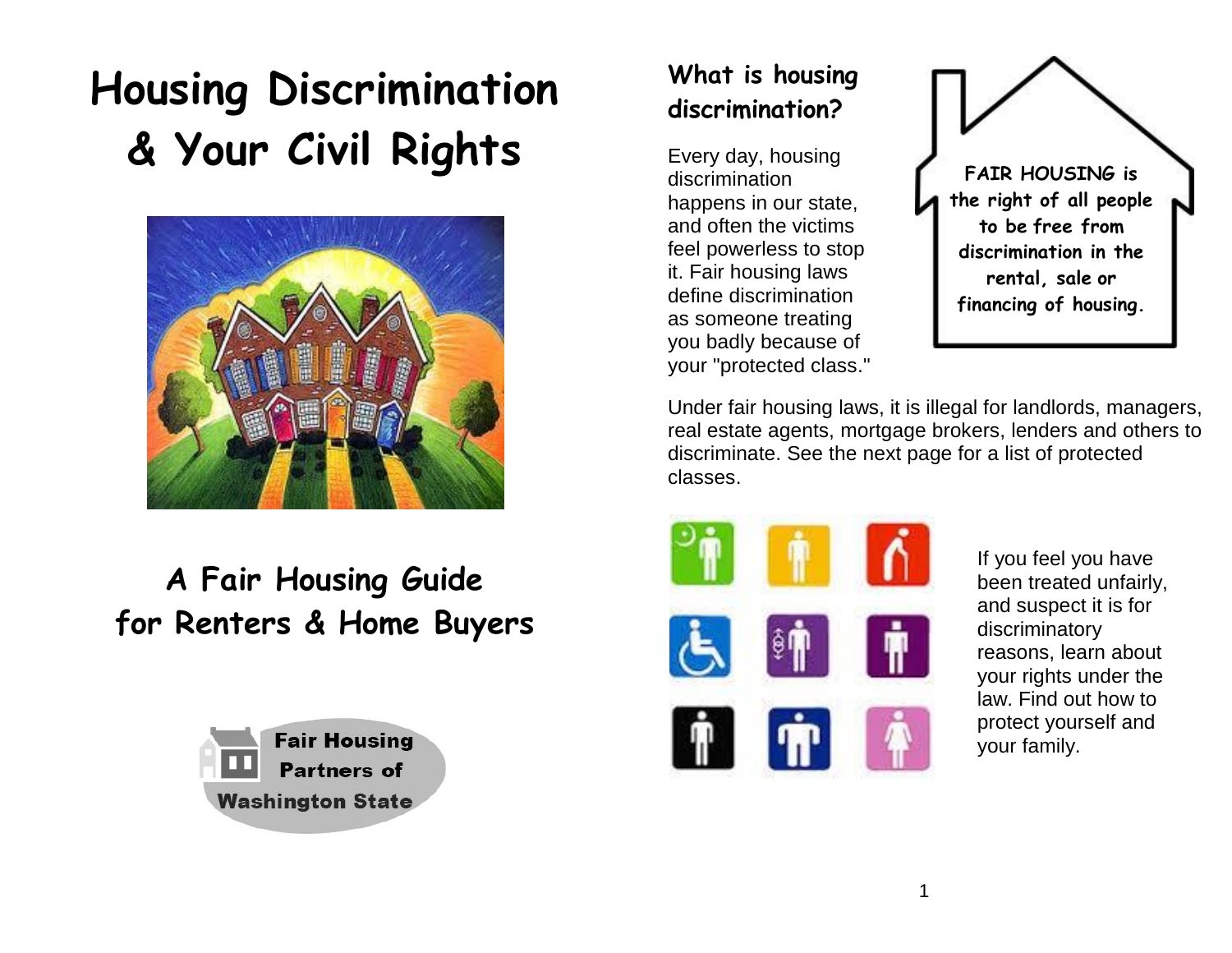| Who do fair housing laws protect?          |                                                                                                                      |
|--------------------------------------------|----------------------------------------------------------------------------------------------------------------------|
| <b>Protected</b><br><b>Classes:</b>        | <b>Examples of who is protected:</b>                                                                                 |
| Race                                       | People who are African American, Asian,<br>Caucasian, Native American, etc.                                          |
| <b>Color</b>                               | People who are black, white, brown, etc.                                                                             |
| National Origin/<br><b>Ancestry</b>        | Immigrants or refugees, and also people<br>whose families are from another country.                                  |
| <b>Religion/Creed</b>                      | Muslims, Christians, Jews, Hindus, Atheists,<br>people with strongly-held faith or religious<br>belief systems, etc. |
| Sex/Gender                                 | Men or women                                                                                                         |
| <b>Disability</b>                          | People who are deaf, blind, mobility-<br>disabled, have mental disabilities, etc.                                    |
| <b>Family or</b><br><b>Parental Status</b> | Families with children under 18, including<br>pregnant women, legal guardians, etc.                                  |
| <b>Marital Status</b>                      | People who are married, single, divorced,<br>separated, widowed, etc.                                                |
| Age                                        | Various ages, depending on the law                                                                                   |
| Sexual<br><b>Orientation</b>               | People who are gay, lesbian, bisexual,<br>heterosexual, etc.                                                         |
| <b>Gender Identity</b>                     | People who are transsexual, transgendered,<br>transvestites, etc.                                                    |
| <b>Section 8</b><br><b>Participation</b>   | People with Section 8 Housing Vouchers or<br>who live in Section 8 subsidized housing<br>programs                    |
| Political<br>Ideology                      | People with ideas or beliefs about<br>government, including political parties or<br>groups                           |
| Veteran/<br><b>Military Status</b>         | Honorably discharged veterans, and active<br>or reserve members in any branch of the<br>U.S. armed forces            |

## **What is covered under fair housing laws?**

You have the right to equal treatment in housing no matter where you live or want to live. Fair housing laws cover all housing that is rented, leased or sold, including:

- apartments
- single-family homes

• mobile home parks

- condominiums
- transitional housing • shelters

• rooming houses

• homeowners associations

#### **Fair housing laws prohibit discrimination in:**

- Advertising for housing rental, sale or financing
- Real estate services and transactions
- Mortgage lending
- Homeowner's insurance
- Operation of government housing programs
- Home construction and the sale of vacant lots



## **Fair housing laws and landlord-tenant laws are not the same!**

**Landlord-tenant laws** cover general rights and responsibilities of renters and housing providers. For more information, see the Residential Landlord-Tenant Law (RCW 59.18) or the Manufactured/Mobile Home Landlord Tenant Act (RCW 59.20).

**Fair housing laws** cover the right of people to be free from discrimination in their choice of housing and their treatment when renting or buying. Fair housing laws only apply where a protected class issue is involved.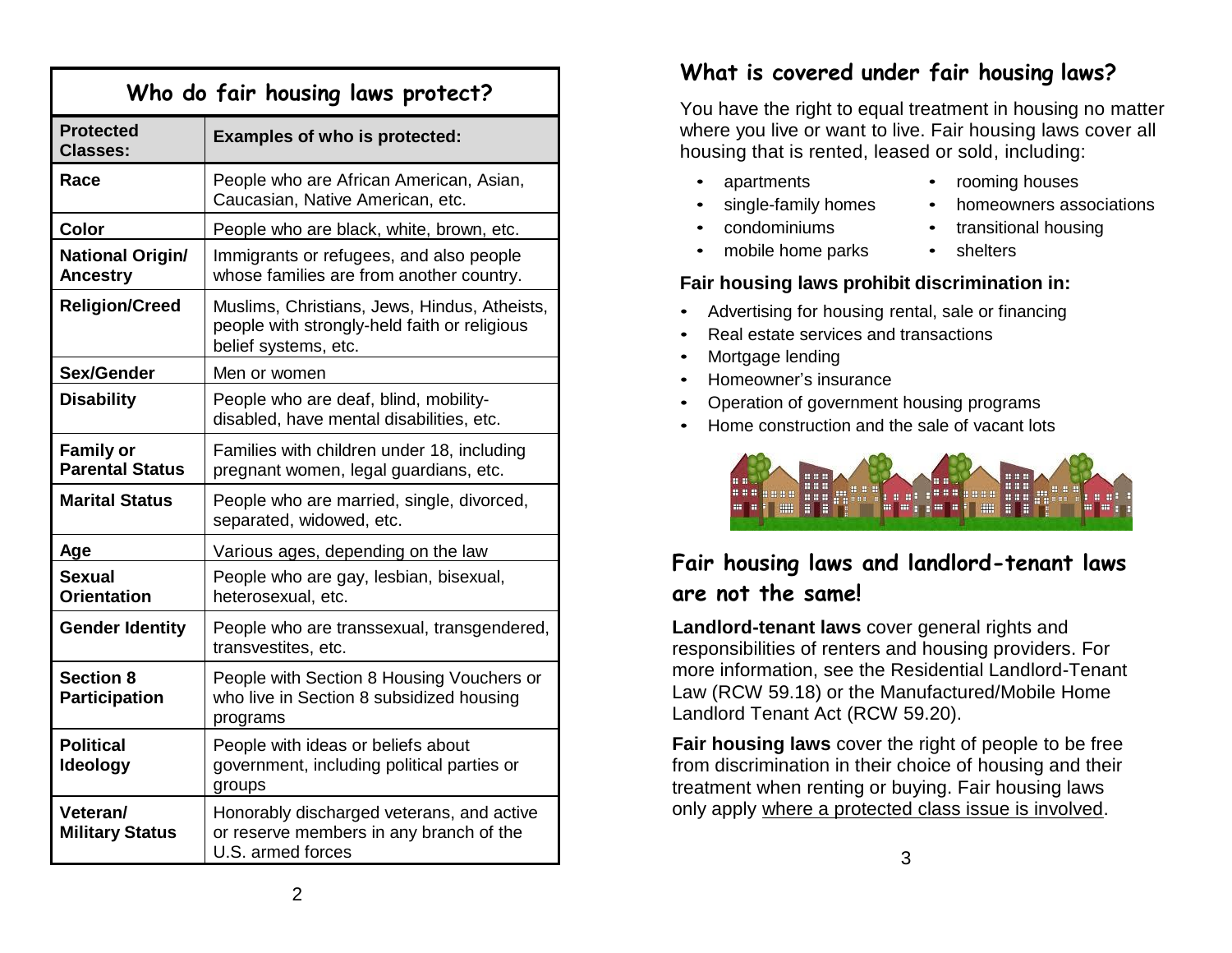## **DID DISCRIMINATION HAPPEN TO YOU?**

**Housing discrimination can show up in many forms. Here's what to watch out for:**

## **Advertising**

Fair housing laws cover all written advertising – a newspaper or online ad, an apartment brochure, a vacancy sign, etc. Advertising also includes the language used by landlords, managers, real estate agents, mortgage loan staff, etc. Examples of possible discrimination:



- An online rental ad says "English speakers only."
- The apartment community's brochure has pictures of white people, but no people of color.
- A newspaper ad says "Charming house for sale. Perfect for a couple with no children."
- An immigrant calls about a rental ad. The manager tells her that her accent is hard to understand and hangs up.
- An applicant with a disability is told that he cannot live there with his service animal because the apartment building has a "no pets" policy.
- The real estate agent tells a gay couple that a house has already been sold, but it is still available.

A private landlord or real estate agent cannot ask you questions that make you share your national origin or ancestry. Your immigration status should not be used to make rental or sales decisions.

## **Applying for Rental or Trying to Buy**

When you go to see a possible rental or ask about buying housing, fair housing laws protect you. Examples of possible discrimination:

- A leasing agent says he is too busy to show an immigrant applicant an advertised rental.
- The property manager asks about a person's nationality.
- Criminal background checks are run on African American applicants, but not on other applicants.
- A property manager runs credit checks on Latino applicants, but not on others who apply.
- There is an extra deposit for children.
- A manager won't accept a Section 8 voucher (in areas where Section 8 is a protected class).
- The landlord won't rent a large 2-bedroom apartment to a family of five.
- Families with children are told they must rent only ground floor apartments.
- The manager shows white applicants several available apartments and volunteers lots of information about amenities. People of color who apply are shown only one apartment and receive information only if they ask.
- A real estate agent pressures a Vietnamese family to buy a home in a neighborhood with many Vietnamese-speaking households.



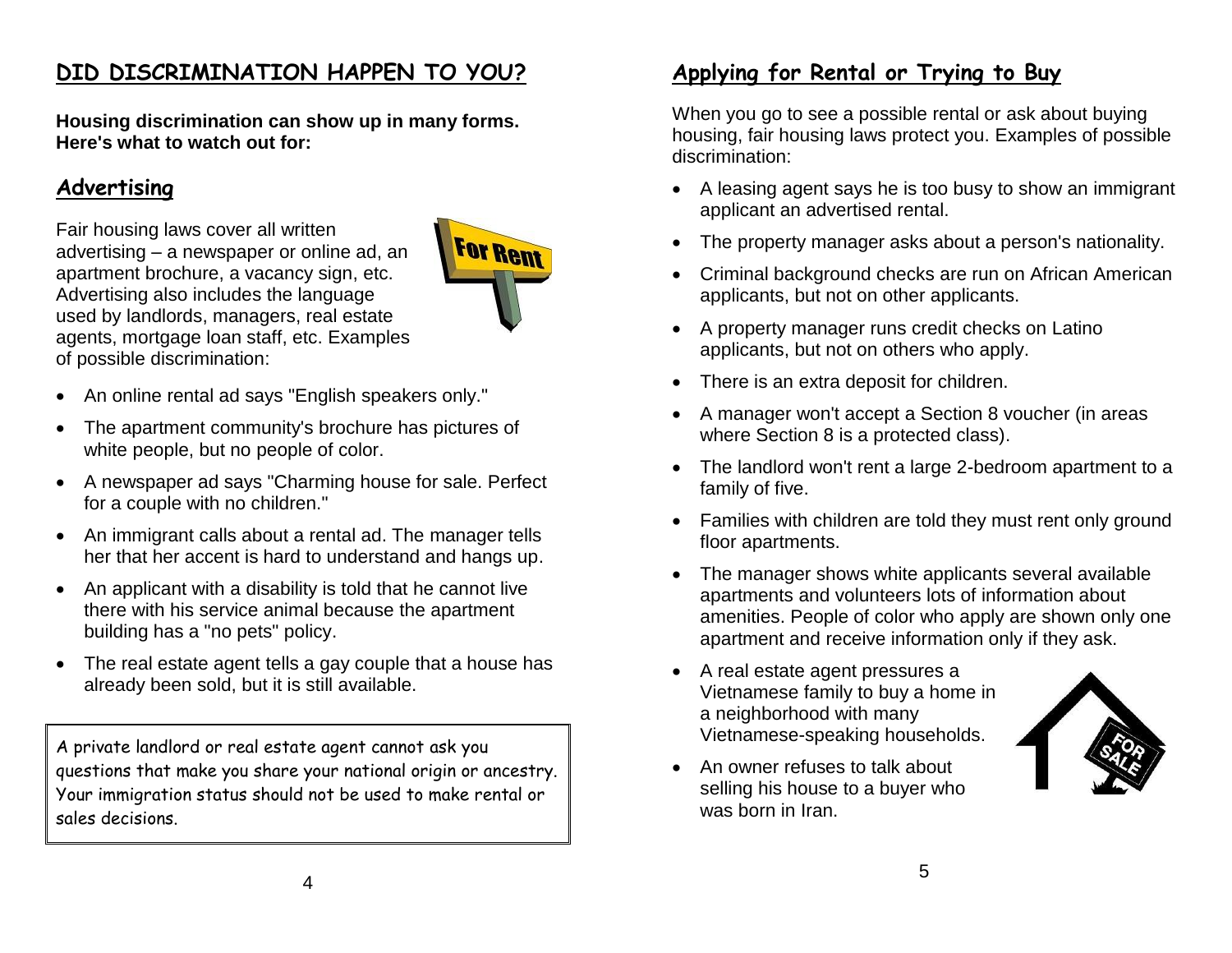## **Different Treatment for Some Renters**

It is illegal for rental policies and rules to be enforced only for certain residents. Examples of possible discrimination:

- New renters receive a lot of paperwork, but the manager won't explain it to renters who speak limited English.
- Residents who are gay get noise notices, but other residents who make noise don't get notices.
- Repairs take a long time for renters who are Muslim, but the maintenance workers fix things quickly for other renters.
- The tenancy rules say "children cannot ride bicycles on the sidewalk."
- A resident with HIV is told that he can't use the swimming pool.
- The rental agent refuses telephone calls from the state Relay Service for the deaf.
- A male-to-female transgender resident is told she must use the men's room at the community center.



#### **Harassment**

Fair housing laws prohibit protectedclass harassment by rental or sales housing providers, by other renters or their guests. Examples of possible discrimination:



- After a renter reported that a neighboring renter called him racial names, the landlord did nothing about it.
- A groundskeeper makes fun of an immigrant's accent or customs.
- Someone put a religious joke on the laundry room bulletin board. The manager knows about it, but won't take it down.
- A manager keeps asking a resident for dates, even though she already told him no.
- The pool man stares at young women who sit near the pool, making them uncomfortable.
- A mobile home park manager writes down the license plate numbers of guests who are African American.
- A landlord knows that other renters or their guests call gay renters offensive names, but does nothing about it.
- The homeowner's association bothers a new owner because he installed a wheelchair ramp to his house.
- While a buyer's agent is showing a house to a Latino family, a neighbor comes over and says they should "go live with their own kind".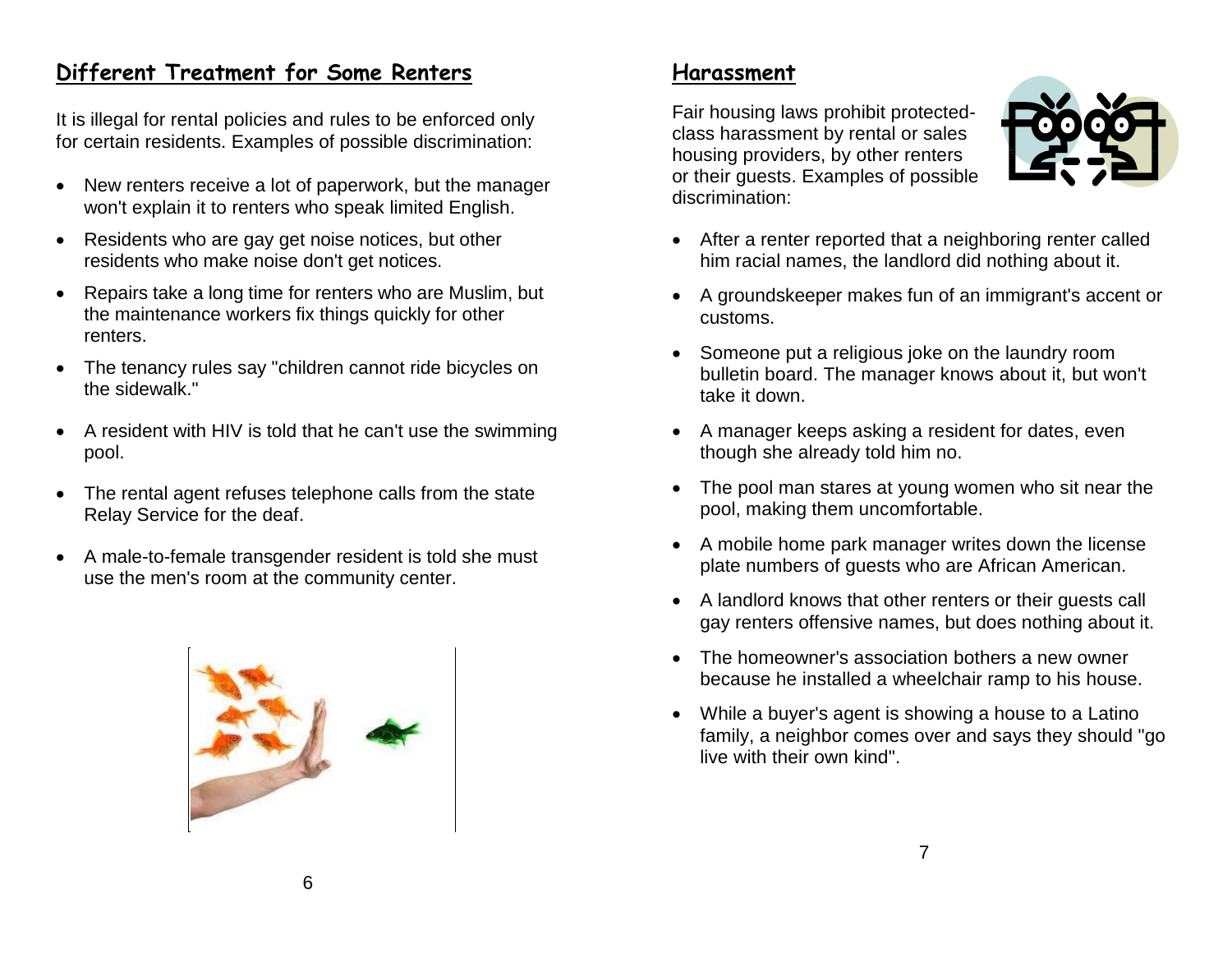#### **People with Disabilities**

An applicant, renter, or home buyer who has a disability might need some changes to policies or procedures, or some structural changes to a dwelling or common area. These changes provide people with disabilities an equal chance to live in and enjoy their housing.

A **reasonable accommodation** is a change to rules or policies that is needed because of a disability. Some examples are:

- Small print leases are enlarged for low-vision applicants.
- Management makes a monthly reminder call about rent payments for a renter who had a stroke and forgets due dates.
- Nearby parking spaces are assigned to residents who have mobility disabilities.
- Service animals are allowed to live with residents who have disabilities.

A **reasonable modification** is a physical change to the property to make it more accessible for a person with a disability. Some examples are:

- Putting in bathroom grab bars.
- $\bullet$  Installing a ramp to the community center.
- Widening a closet door so a wheelchair user can get inside.





Examples of possible disability discrimination:

- Management charges a pet deposit for a service dog, even though the applicant shared a doctor's letter saying she needs the animal due to her disability.
- Higher deposits are charged for wheelchair users because a landlord thinks the wheelchairs will cause damage.
- When a resident can no longer climb stairs due to arthritis, the manager refuses to let her move downstairs to a vacant ground floor apartment.
- A condo association assigns accessible parking close to an owner's unit, but then lets other owners and guests park there without penalty.
- The parking lot for a real estate broker's office has no accessible spaces.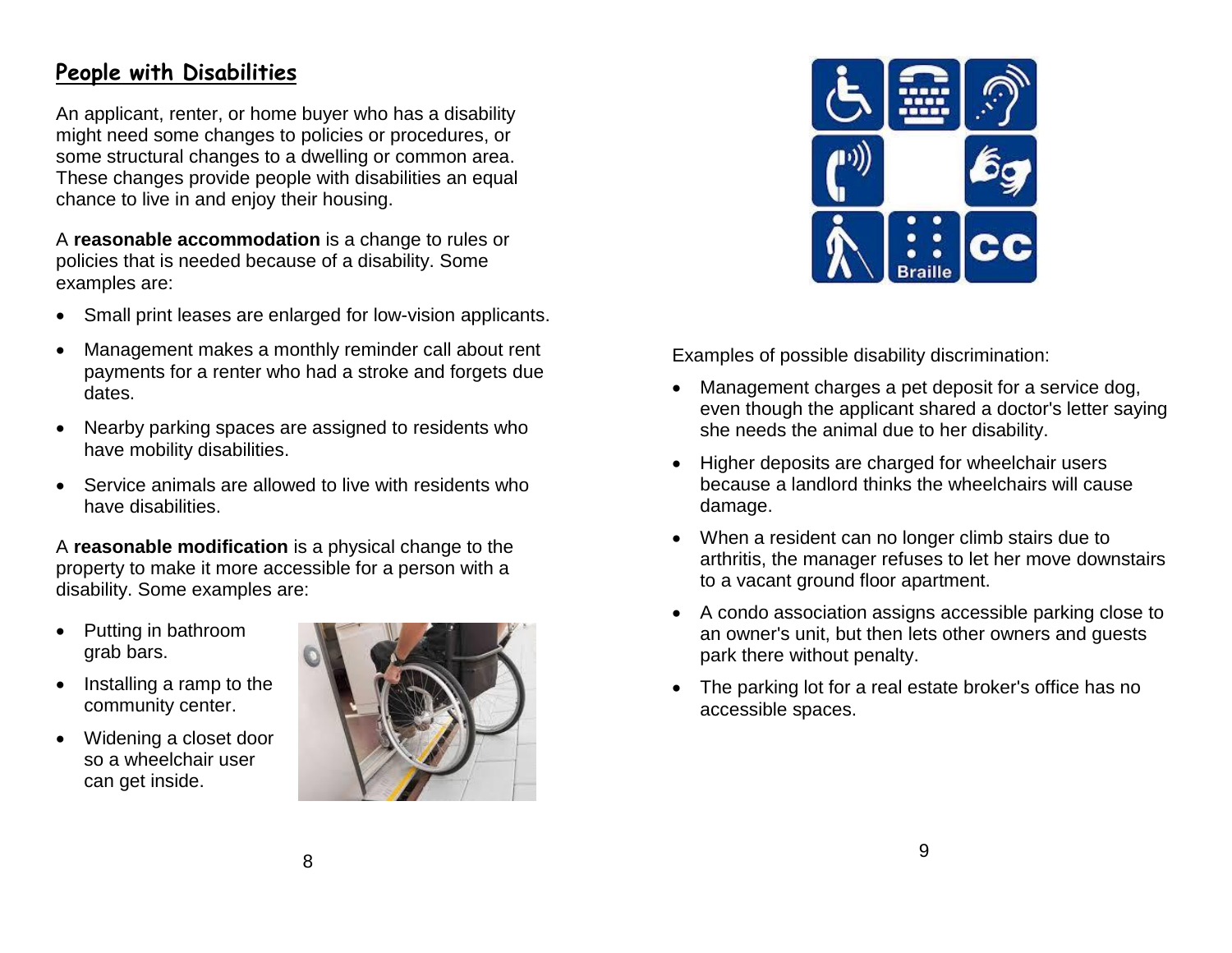#### **Section 8 Housing Choice Vouchers**

Section 8 is a protected class only in the cities of Seattle, Bellevue, Kirkland, Redmond, and in the unincorporated parts of King County. Examples of possible discrimination:

- A manager claims they only have month-to-month agreements.
- A leasing agent refuses to consider an applicant with a voucher because he does not earn at least three times the full rent.
- A landlord won't allow a Section 8 inspection of the rental.
- A manager charges someone with a voucher more than they charge other residents for the same size rental.
- A landlord wants a voucher holder to agree to side payments.

## **Retaliation**

Don't be afraid to fight discrimination! Fair housing laws prohibit negative actions taken against people for filing a complaint or for otherwise claiming their civil rights. Examples of possible retaliation:

- After a resident complains to the homeowners association about racial discrimination, the association starts to give the resident notices and threats of liens.
- A renter files a fair housing complaint with a civil rights agency, then the landlord tries to evict him.
- The manager stops making repairs for a resident who was a witness in a fair housing case.

## **Home Buying and Home Loans**

Fair housing laws also protect people from discriminatory real estate and home loan practices. Examples of possible discrimination:

- An owner refuses to discuss a house sale with a buyer who was born in Mexico.
- A real estate agent tells a gay couple that a house has already been sold, but it is still available.
- Even though a Hmong family meets the qualifications for a home loan, the loan officer turns them down.
- A house seller tells his real estate agent not to show the house to any families with kids.
- Although she has good credit and income, an African American borrower is told by a mortgage lender that she must take a subprime loan.



11